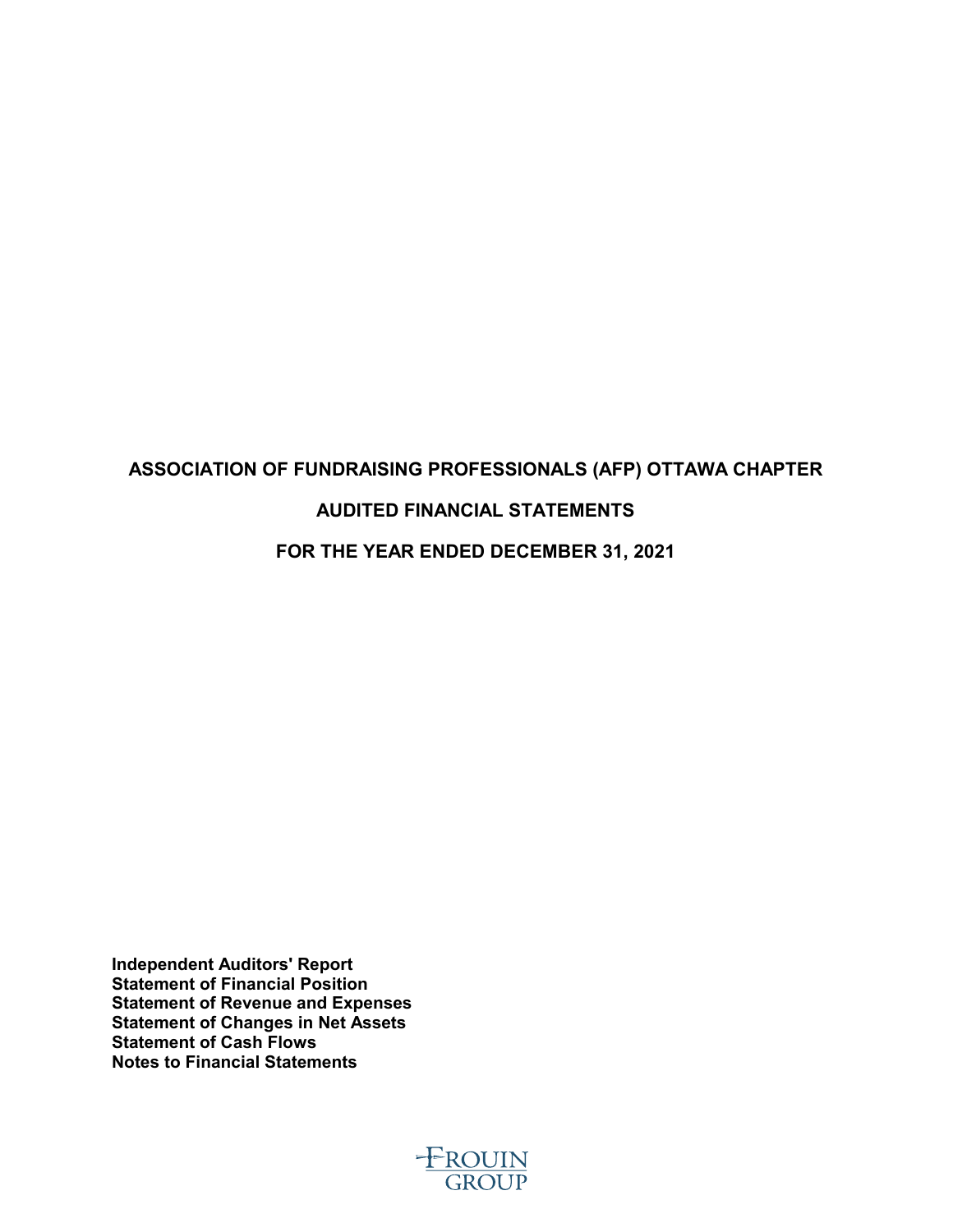

#### **INDEPENDENT AUDITORS' REPORT**

#### **To the Members of:**

The Association of Fundraising Professionals (AFP) Ottawa Chapter:

#### **Opinion**

We have audited the financial statements of Association of Fundraising Professionals (AFP) Ottawa Chapter, which comprise the statement of financial position as at December 31, 2021, and the statement of operations, statement of changes in net assets and cash flows statement for the year then ended, and notes to the financial statements, including a summary of significant accounting policies.

In our opinion, the accompanying financial statements present fairly, in all material respects, the financial position of Association of Fundraising Professionals (AFP) Ottawa Chapter as at December 31, 2021, and the results of its operations and cash flows for the year then ended in accordance with Canadian accounting standards for not-for-profit organizations.

#### **Basis for Opinion**

We conducted our audit in accordance with Canadian generally accepted auditing standards. Our responsibilities under those standards are described in the *Auditors' Responsibilities for the Audit of the Financial Statements* section of our report. We are independent of the entity in accordance with the ethical requirements that are relevant to our audit of the financial statements in Canada, and we have fulfilled our other ethical responsibilities in accordance with these requirements. We believe that the audit evidence we have obtained is sufficient and appropriate to provide a basis for our audit opinion.

#### **Responsibilities of Management and Those Charged with Governance for the Financial Statements**

Management is responsible for the preparation and fair presentation of the financial statements in accordance with Canadian accounting standards for not-for-profit organizations, and for such internal control as management determines is necessary to enable the preparation of financial statements that are free from material misstatement, whether due to fraud or error.

In preparing the financial statements, management is responsible for assessing the Entity's ability to continue as a going concern, disclosing, as applicable, matters relating to going concern and using the going concern basis of accounting unless management either intends to liquidate the Entity or to cease operations, or has no realistic alternative but to do so.

Those charged with governance are responsible for overseeing the Entity's financial reporting process.

**Frouin Group Professional Corporation Chartered Professional Accountants 30 Colonnade Road, Unit 228, Ottawa, ON, K2E 7J6 Tel: 613-230-1022 Fax: 613-230-2954**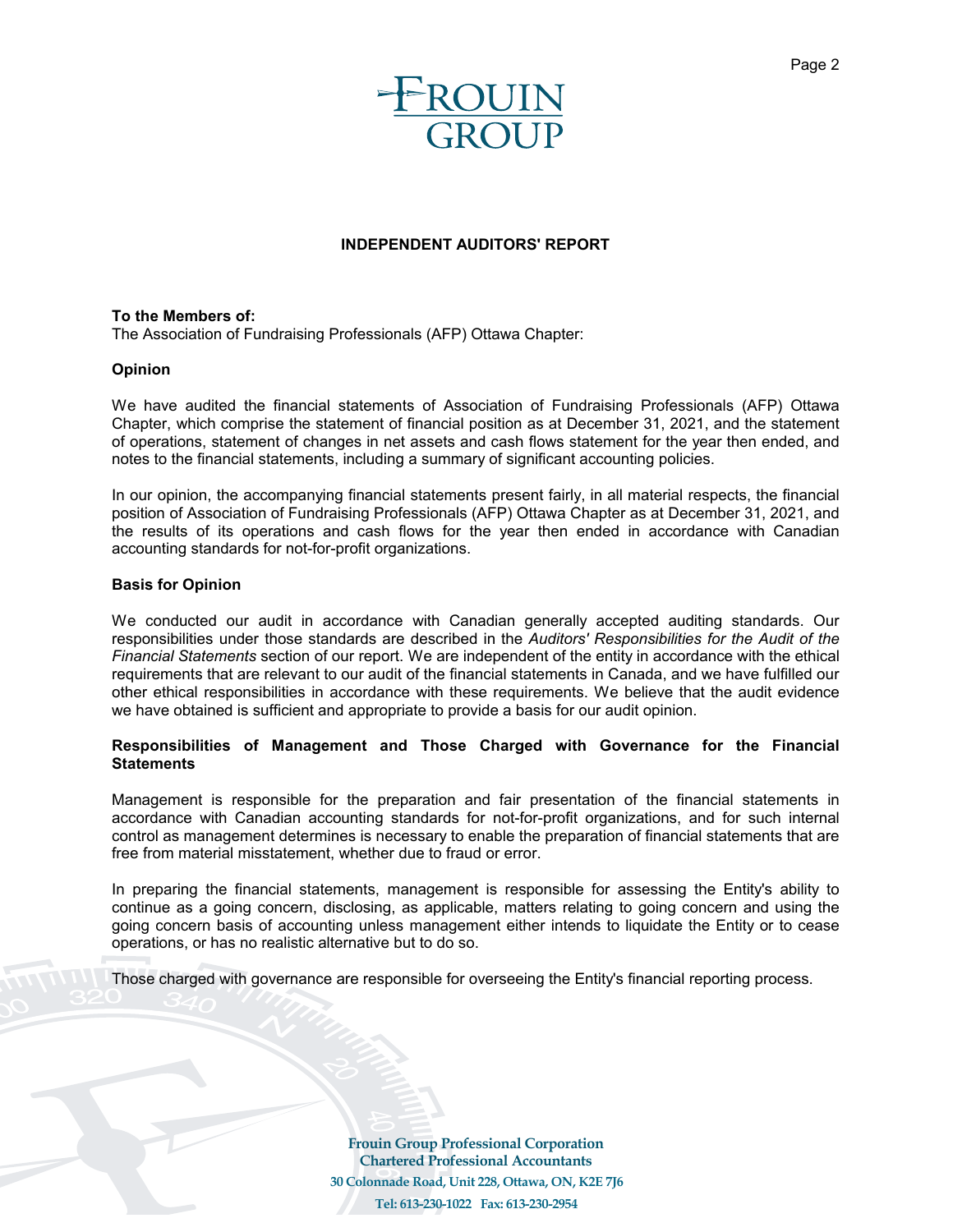#### **Auditors' Responsibilities for the Audit of Financial Statements**

Our objectives are to obtain reasonable assurance about whether the financial statements as a whole are free from material misstatement, whether due to fraud or error, and to issue an auditors' report that includes our opinion. Reasonable assurance is a high-level of assurance but is not a guarantee that an audit conducted in accordance with Canadian generally accepted auditing standards will always detect a material misstatement when it exists. Misstatements can arise from fraud or error and are considered material if, individually or in the aggregate, they could reasonably be expected to influence the economic decisions of users taken on the basis of these financial statements. As part of an audit in accordance with Canadian generally accepted audit standards, we exercise professional judgment and maintain professional skepticism throughout the audit. We also:

- Identify and assess the risks of material misstatement of the financial statements, whether due to fraud or error, design and perform audit procedures responsive to those risks, and obtain audit evidence that is sufficient and appropriate to provide a basis for our opinion. The risk of not detecting a material misstatement resulting from fraud is higher than for one resulting from error, as fraud may involve collusion, forgery, intentional omissions, misrepresentations, or the override of internal controls.
- Obtain an understanding of internal control relevant to the audit in order to design audit procedures that are appropriate in the circumstances, but not for the purpose of expressing an opinion on the effectiveness of the Entity's internal control.
- Evaluate the appropriateness of accounting policies used and the reasonableness of accounting estimates and related disclosures made by management.
- Conclude on the appropriateness of management's use of the going concern basis of accounting and based on the audit evidence obtained, whether a material uncertainty exists related to events or conditions that may cast significant doubt on the Entity's ability to continue as a going concern. If we conclude that a material uncertainty exists, we are required to draw attention in our auditors' report to the related disclosures in the financial statements or, if such disclosures are inadequate, to modify our opinion. Our conclusions are based on the audit evidence obtained up to the date of our auditors' report. However, future events or conditions may cause the Entity to cease to continue as a going concern.
- Evaluate the overall presentation, structure and content of the financial statements, including the disclosures, and whether the financial statements represent the underlying transactions and events in a matter that achieves fair presentation.

We communicate with those charged with governance regarding, among other matters, the planned scope and timing of the audit and significant audit findings, including any significant deficiencies in internal control that we identify during our audit.

pour Croup

Frouin Group Professional Corporation Ottawa, Ontario May 17, 2022

Authorized to practice public accounting by the Chartered Professional Accountants of Ontario

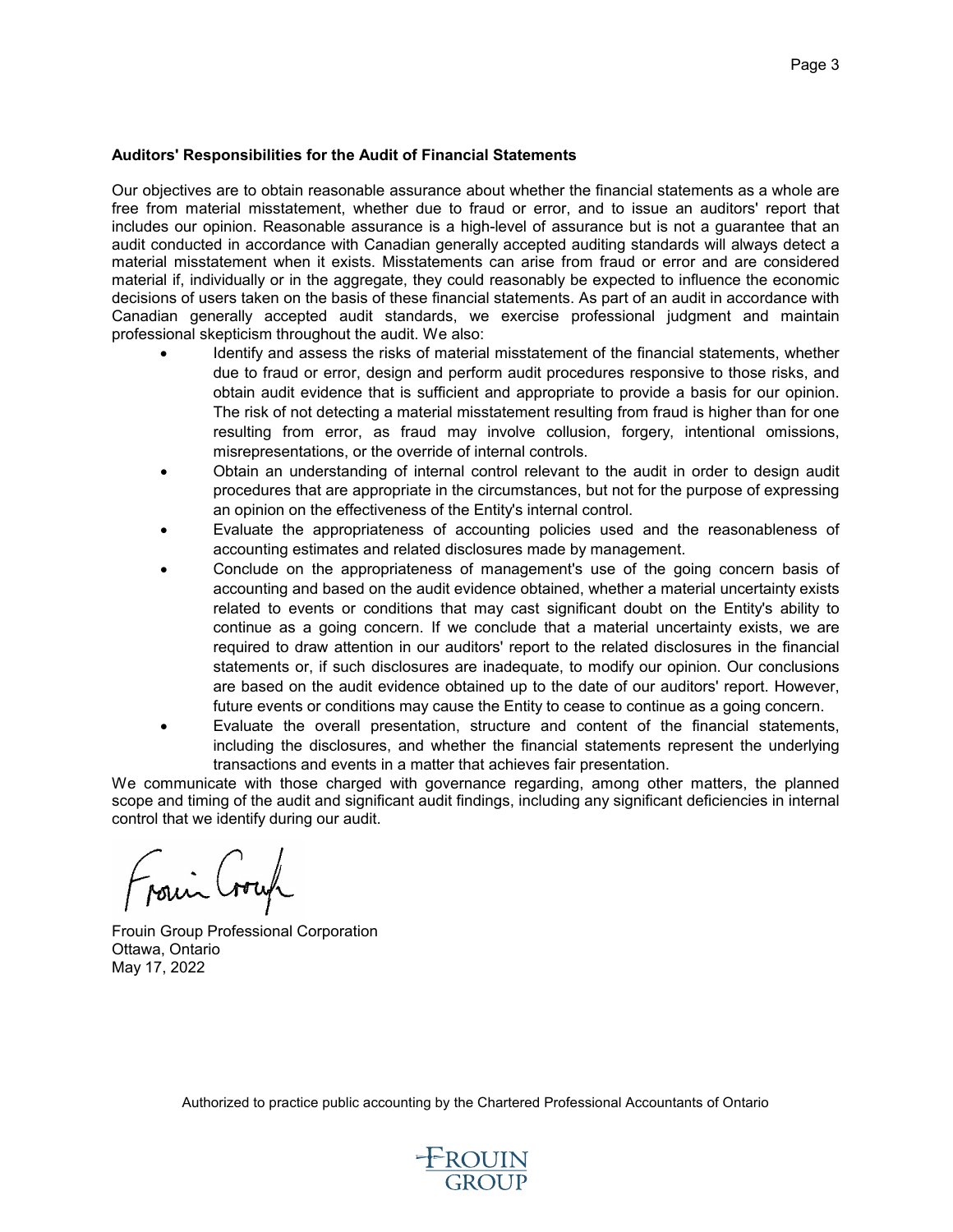# **AUDITED STATEMENT OF FINANCIAL POSITION**

# **AS AT DECEMBER 31, 2021**

| <b>ASSETS</b>                                                                                                                         | 2021                                                | 2020                                               |
|---------------------------------------------------------------------------------------------------------------------------------------|-----------------------------------------------------|----------------------------------------------------|
| <b>CURRENT ASSETS</b><br>Cash<br>Short-term investments (Note 1d)<br>Accounts receivable<br><b>HST</b> receivable<br>Prepaid expenses | 129,959<br>\$<br>30,000<br>29,443<br>2,012<br>4,500 | \$<br>81,612<br>50,000<br>6,904<br>3,958<br>20,114 |
| <b>TOTAL ASSETS</b>                                                                                                                   | \$ 195,914                                          | \$ 162,588                                         |
| <b>LIABILITIES AND NET ASSETS</b>                                                                                                     |                                                     |                                                    |
| <b>CURRENT LIABILITIES</b><br>Accounts payable and accrued liabilities<br>Deferred membership revenue (Note 6)                        | \$<br>7,940<br>6,003<br>13,943                      | \$<br>3,526<br>5,807<br>9,333                      |
| <b>NET ASSETS</b><br>Internally-restricted<br>Unrestricted                                                                            | 30,000<br>151,971<br>181,971                        | 30,000<br>123,255<br>153,255                       |
| <b>TOTAL LIABILITIES AND NET ASSETS</b>                                                                                               | <u>\$195,914</u>                                    | \$ 162,588                                         |

### **APPROVED ON BEHALF OF THE BOARD:**

Director \_\_\_\_\_\_\_\_\_\_\_\_\_\_\_\_\_\_\_\_ Director \_\_\_\_\_\_\_\_\_\_\_\_\_\_\_\_\_\_\_\_

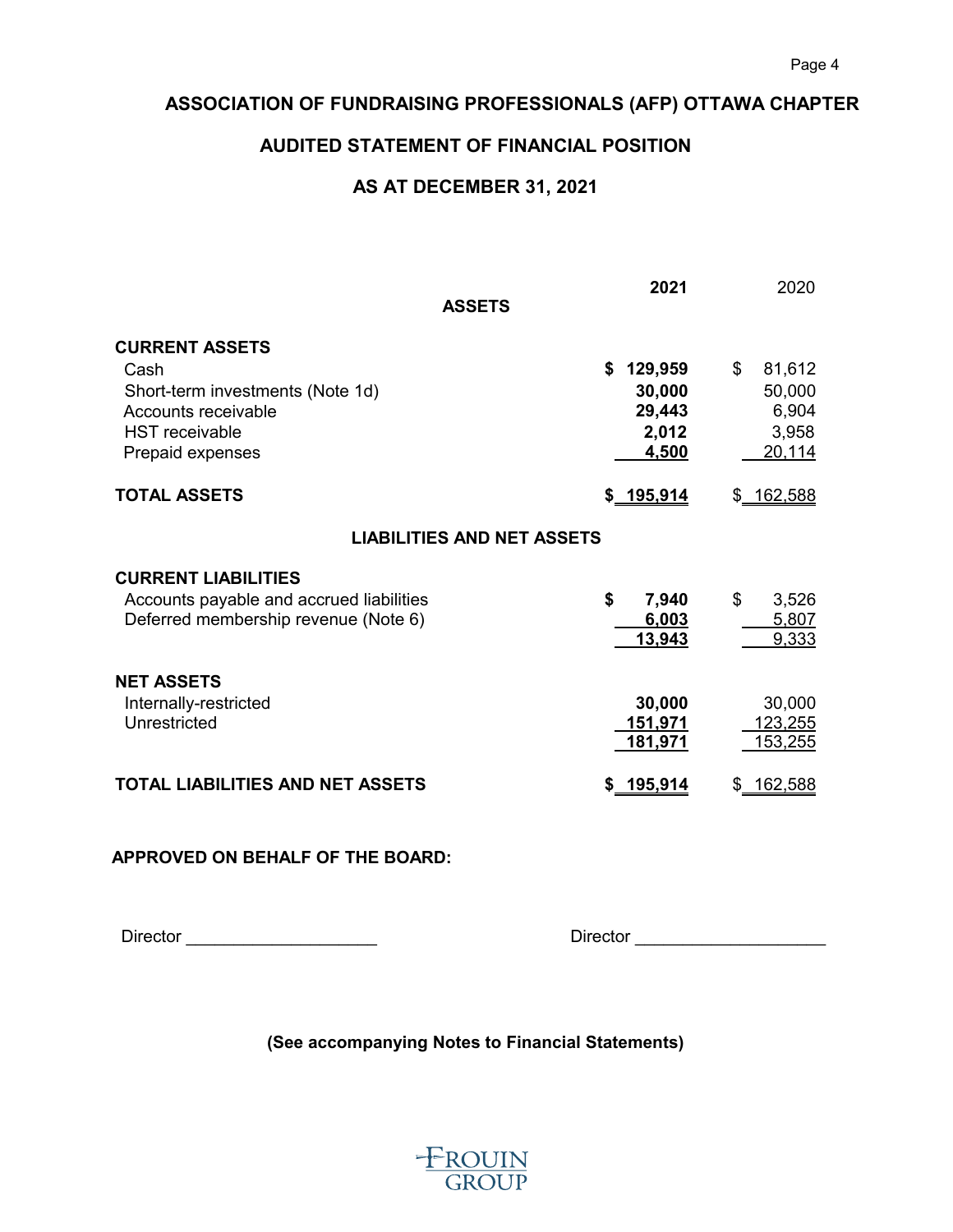### **AUDITED STATEMENT OF REVENUE AND EXPENSES**

# **FOR THE YEAR ENDED DECEMBER 31, 2021**

|                                                                                                                                                                                                                                                                       | 2021                                                                                                 | 2020                                                                                                                |
|-----------------------------------------------------------------------------------------------------------------------------------------------------------------------------------------------------------------------------------------------------------------------|------------------------------------------------------------------------------------------------------|---------------------------------------------------------------------------------------------------------------------|
| <b>REVENUES</b>                                                                                                                                                                                                                                                       |                                                                                                      |                                                                                                                     |
| <b>Education program</b><br><b>Fundraising Day</b><br>Philanthropy and awards<br>Memberships and job postings<br><b>EMC</b><br>Communications<br>Enhancement<br>Chapter leadership<br>Interest                                                                        | \$<br>7,565<br>41,525<br>46,865<br>38,260<br>4,158<br>2,500<br>0<br>0<br><u>1,130</u><br>142,003     | \$<br>2,142<br>15,000<br>26,875<br>35,659<br>1,138<br>0<br>44<br>768<br>1,796<br>83,422                             |
| <b>EXPENSES</b>                                                                                                                                                                                                                                                       |                                                                                                      |                                                                                                                     |
| <b>Fundraising Day</b><br>Philanthropy Day and awards<br>Enhancement<br><b>Chapter leadership</b><br><b>Professional fees</b><br>Administration<br>Travel and meetings<br>Bank and VISA charges<br><b>Donations</b><br>Scholarship<br>Facility<br>Membership services | 24,864<br>40,647<br>0<br>3,240<br>4,500<br>31,000<br>5,364<br>640<br>3,032<br>0<br>0<br>O<br>113,287 | 1,921<br>20,341<br>645<br>835<br>3,700<br>33,460<br>3,152<br>2,679<br>2,750<br>555<br>470<br>6,000<br><u>76,508</u> |
| <b>NET REVENUE FOR THE YEAR</b>                                                                                                                                                                                                                                       | 28,716<br>\$                                                                                         | \$<br>6,914                                                                                                         |

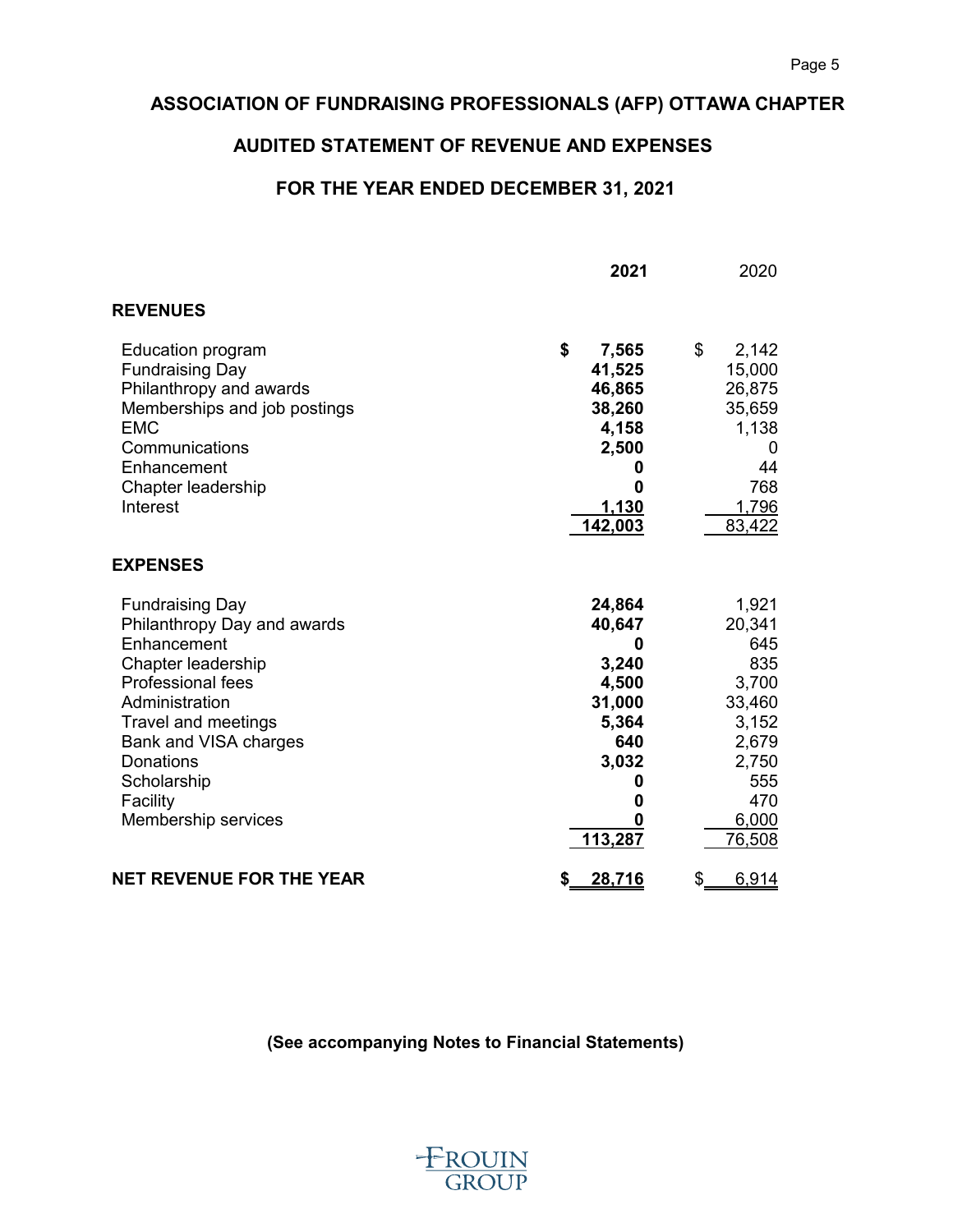# **AUDITED STATEMENT OF CHANGES IN NET ASSETS**

## **FOR THE YEAR ENDED DECEMBER 31, 2021**

|                                         | 2021       | 2020          |
|-----------------------------------------|------------|---------------|
| UNRESTRICTED NET ASSETS                 |            |               |
| Balance, beginning of year              | \$123,255  | 116,341<br>\$ |
| Net revenue for the year                | 28,716     | 6,914         |
| Balance, end of year                    | \$ 151,971 | \$ 123,255    |
|                                         |            |               |
| <b>INTERNALLY-RESTRICTED NET ASSETS</b> |            |               |

| Balance, beginning and end of year | \$30,000 |  | \$30,000 |
|------------------------------------|----------|--|----------|
|------------------------------------|----------|--|----------|

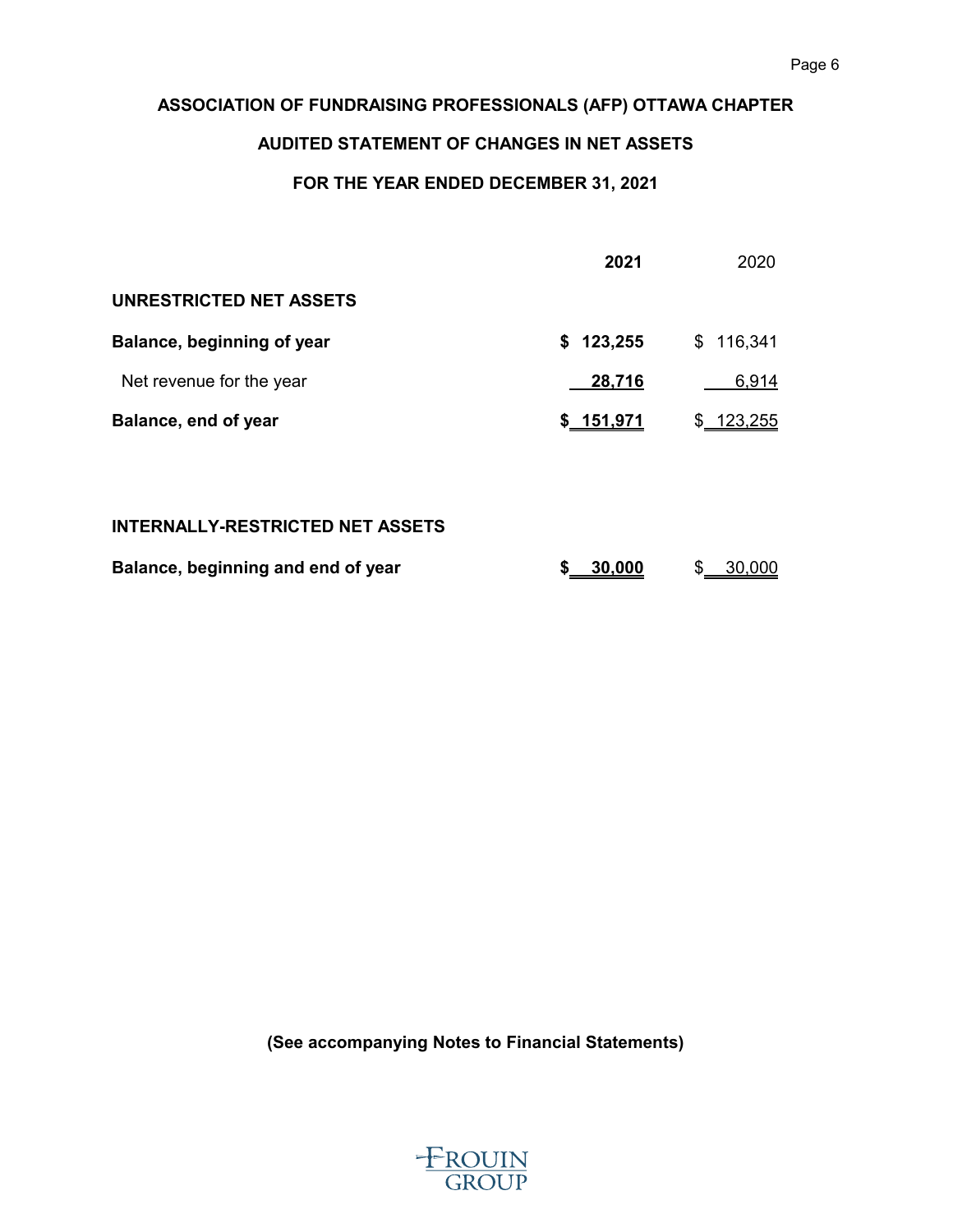# **AUDITED STATEMENT OF CASH FLOWS**

# **FOR THE YEAR ENDED DECEMBER 31, 2021**

|                                                                                                                                    | 2021                                         | 2020                                                 |
|------------------------------------------------------------------------------------------------------------------------------------|----------------------------------------------|------------------------------------------------------|
| <b>CASH FLOWS FROM OPERATING ACTIVITIES</b>                                                                                        |                                              |                                                      |
| Net revenue for the year                                                                                                           | \$<br>28,716                                 | \$<br>6,914                                          |
| Changes in non-cash working capital:<br>Accounts receivable<br>Prepaid expenses<br>Accounts payable<br>Deferred membership revenue | (20, 593)<br>15,614<br>4,414<br>196<br>(369) | 9,581<br>(2,633)<br>(11, 833)<br>(1, 190)<br>(6,075) |
| Net cash provided by (used in) operating activities                                                                                | 28,347                                       | 839                                                  |
| <b>CASH FLOWS FROM INVESTING ACTIVITIES</b><br>Purchase of investments<br>Proceeds on maturity of investments                      | 0<br>20,000<br>20,000                        | (30,000)<br>50,000<br>20,000                         |
| <b>NET CHANGE IN CASH</b>                                                                                                          | 48,347                                       | 20,839                                               |
| <b>CASH, BEGINNING OF YEAR</b>                                                                                                     | 81,612                                       | 60,773                                               |
| <b>CASH, END OF YEAR</b>                                                                                                           | \$ 129,959                                   | 81,612                                               |
| <b>REPRESENTED BY:</b>                                                                                                             |                                              |                                                      |
| Cash                                                                                                                               | <u>129,959</u>                               | 81,612                                               |

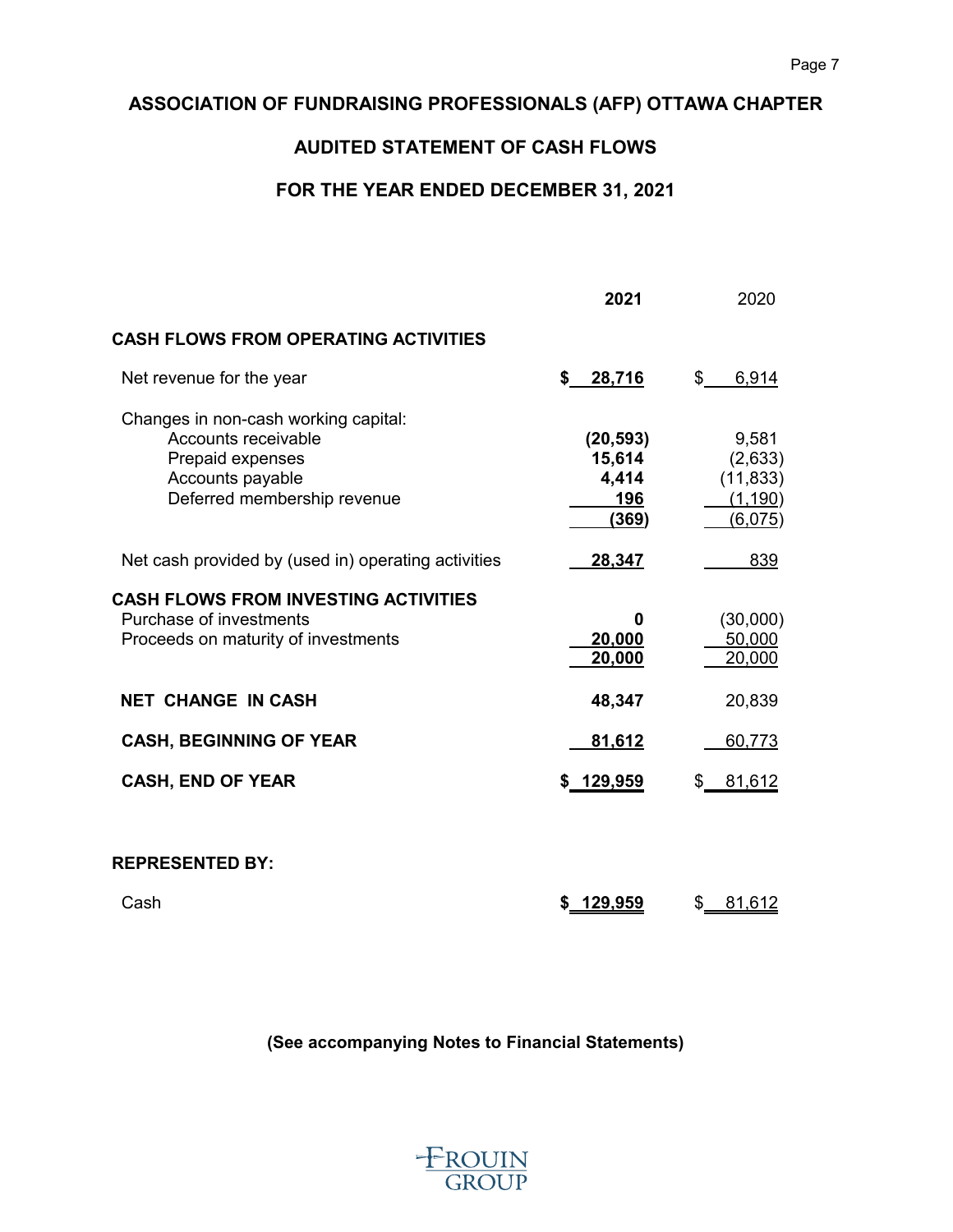# **NOTES TO AUDITED FINANCIAL STATEMENTS**

# **FOR THE YEAR ENDED DECEMBER 31, 2021**

#### **1. PURPOSE OF THE ORGANIZATION**

The Association of Fundraising Professionals (AFP) Ottawa Chapter was incorporated as a not-for-profit organization on March 11, 2003 under the Canada Corporations Act and in accordance with the Income Tax Act it is not subject to income taxes. The Chapter provides services to its Ottawa members and operates under the jurisdiction of AFP International.

The Chapter advances philanthropy in the Ottawa region by enabling people and organizations to practice effective and ethical fundraising. The core activities through which the Chapter fulfills this mission include education, training, mentoring, research, credentialing and advocacy.

### **2. SIGNIFICANT ACCOUNTING POLICIES**

The financial statements were prepared in accordance with Canadian accounting standards for not-for-profit organizations and include the following significant accounting policies:

#### **a) Capital assets**

In accordance with Section 4433 Tangible Capital Assets Held by Not-For-Profit Organizations in Part III of the CPA Handbook, since average revenues are below \$500,000, capital assets are recorded as expenses in the year they are acquired. During the year there were no capital assets expensed to operations (2020 - nil).

#### **b) Revenue recognition**

The Chapter follows the deferral method of accounting for contributions.

Restricted contributions are recognized as revenue in the year in which the related expenses are incurred. Unrestricted contributions are recognized as revenue when receivable or received if the amount to be received can be reasonably estimated and collection is reasonably assured.

Membership fees are set annually by the Board of Directors and are recognized as revenue proportionately over the fiscal year to which they relate. Membership fees received in advance for the following fiscal year are recorded as deferred revenue. Registration and sponsorship revenue from events is recognized when the event occurs. If the event has not yet occurred, the revenue is recorded as deferred revenue. Revenue from educational programs, job postings and mail outs are recognized when the service is rendered.

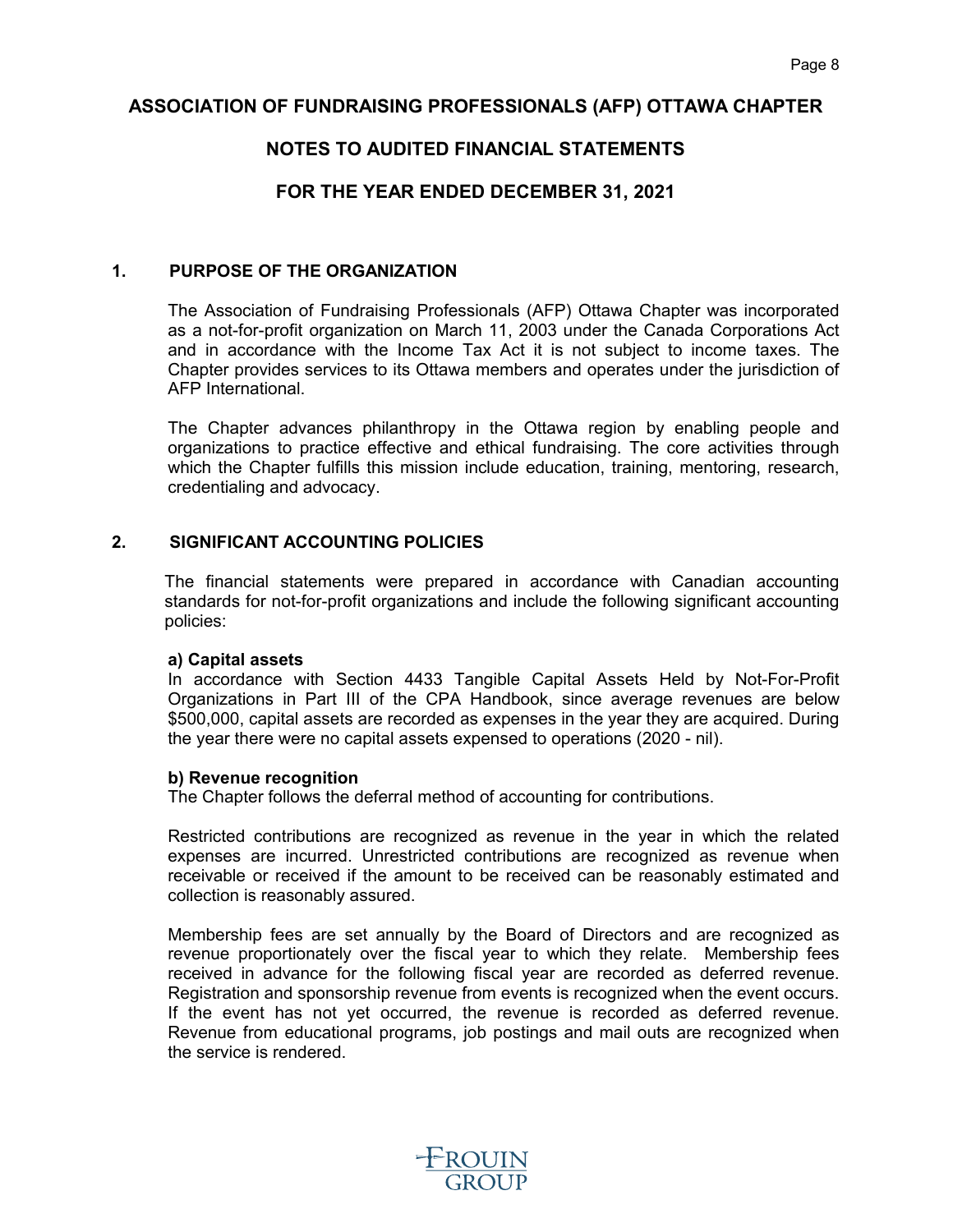# **NOTES TO AUDITED FINANCIAL STATEMENTS**

# **FOR THE YEAR ENDED DECEMBER 31, 2021**

### **2. SIGNIFICANT ACCOUNTING POLICIES (continued)**

### **c) Estimates and assumptions**

The preparation of financial statements requires management to make estimates and assumptions that affect the reported amount of assets and liabilities and disclosure of contingent assets and liabilities at the date of the financial statements and the reported amounts of income and expenses during the reporting period. Actual results may differ from those estimates. Estimates are reviewed annually and as adjustments become necessary, they are recognized in the financial statements in the period they become known.

#### **d) Financial instruments**

The Chapter uses the "Fair Market Value" method of recording its financial assets and financial liabilities.

#### **e) Allocation of expenses**

The Chapter engages in programs for its members and for the public. The cost of each program includes the costs of personnel, and other expenses that are directly related to providing the program.

The Chapter incurs expenses that are common to the administration of the organization and each of its programs, including corporate governance, general management and general support. These expenses are allocated on the basis of administrative time and consistently each year.

#### **f) Contributed materials and services**

Contributed materials and services are not recorded in the financial statements due to the inability to determine their fair market value.

### **3. COMMITMENTS**

The Chapter entered into an agreement for management and event planning services with an estimated cost of \$13,329 plus HST for 2022.

The Chapter entered into an agreement for communications services until August 1, 2022 at a cost of \$850 plus HST per month.

The Chapter has entered into a contract with a venue for the 2022 Fundraising Day event for a total estimated cost of \$19,000 plus HST.

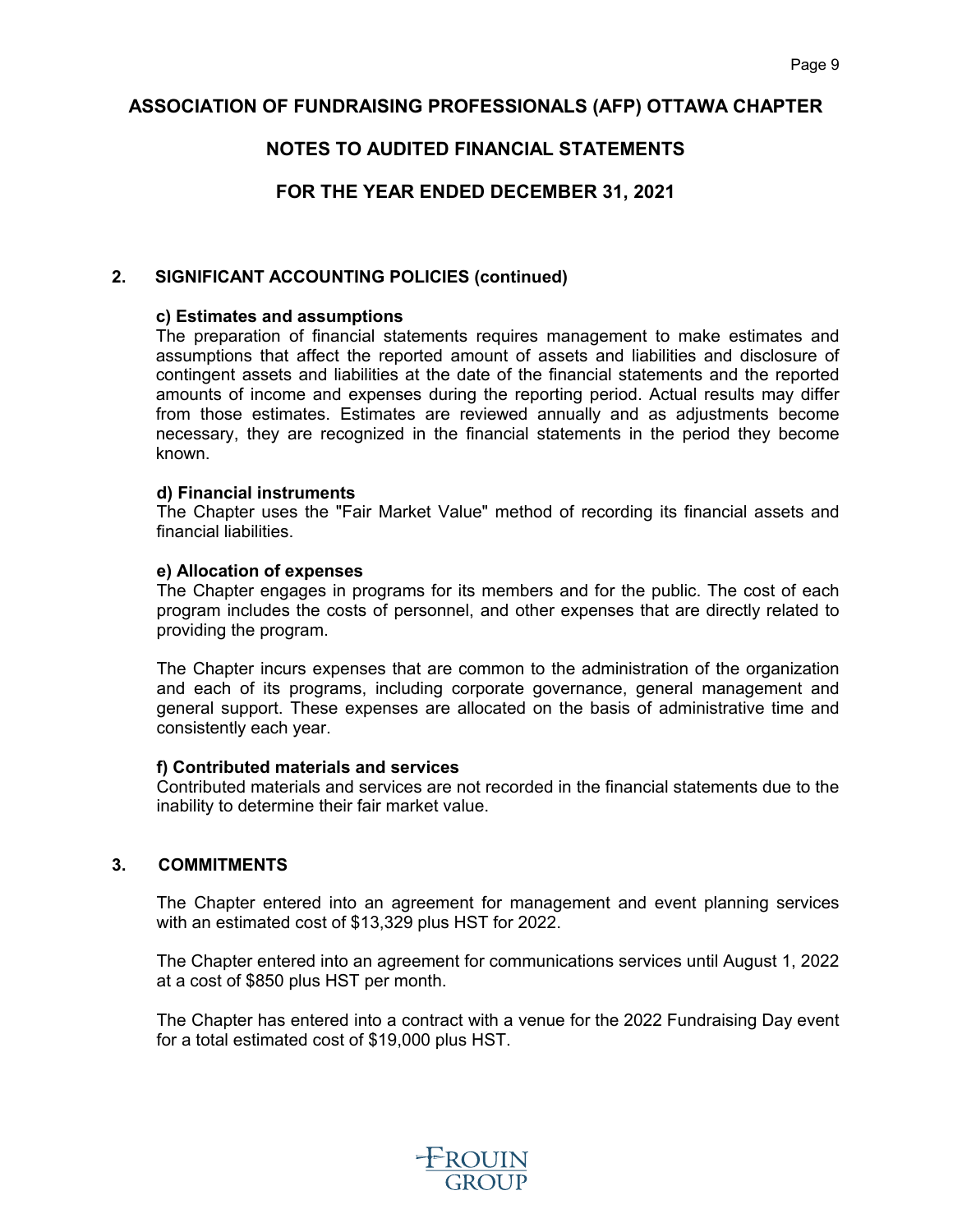# **NOTES TO AUDITED FINANCIAL STATEMENTS**

# **FOR THE YEAR ENDED DECEMBER 31, 2021**

### **4. FAIR VALUE OF FINANCIAL INSTRUMENTS**

The carrying value of cash, short-term investments, accounts receivable, and accounts payable approximate their fair value because of the relatively short period to maturity of the instruments. Unless otherwise noted, management is of the opinion that the Chapter is not exposed to significant interest, currency or credit risks arising from the above financial instruments.

### **5. ALLOCATION OF EXPENSES**

The following administrative allocations are included in the expenses of these programs:

|                                            |    | 2021           | 2020                  |
|--------------------------------------------|----|----------------|-----------------------|
| <b>Fundraising Day</b><br>Philanthropy Day | \$ | 2,738<br>2,700 | \$<br>1,825<br>10,941 |
| <b>Operations</b>                          |    | 7,140          | 9,113                 |
|                                            | S  | 12,578         | 21,879                |

It should be noted that corporate governance expenses are included under travel and meetings expenses.

#### **6. DEFERRED REVENUE**

|                                                | 2021     | 2020      |
|------------------------------------------------|----------|-----------|
| Deferred membership fees, beginning of year    | 5,807    | 6,997     |
| Membership fees received in the year           | 12,881   | 15.619    |
| Less: Amount recognized as revenue in the year | (12,685) | (16, 809) |
| Deferred membership fees, end of year          | 6,003    | 5,807     |

### **7. FINANCIAL RISK MANAGEMENT POLICY**

The Chapter is exposed to various risks through its financial instruments. The following analysis provides a measure of the risks at December 31, 2021:

#### **Credit risk**

Credit risk associated with accounts receivables is minimized by regular evaluation of the credibility of debtors.